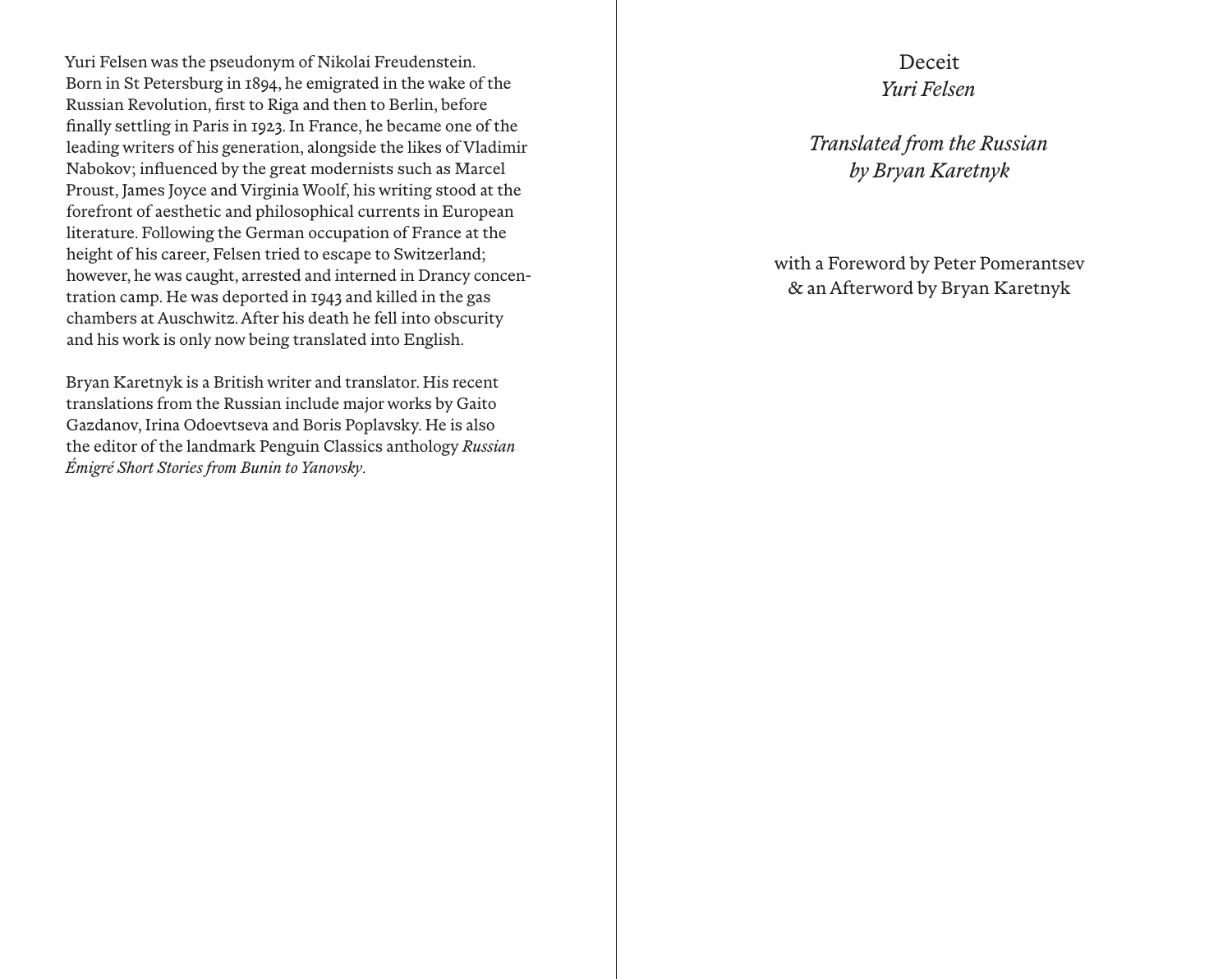Originally published in Russian in Paris in 1930 Translated and published in English in 2022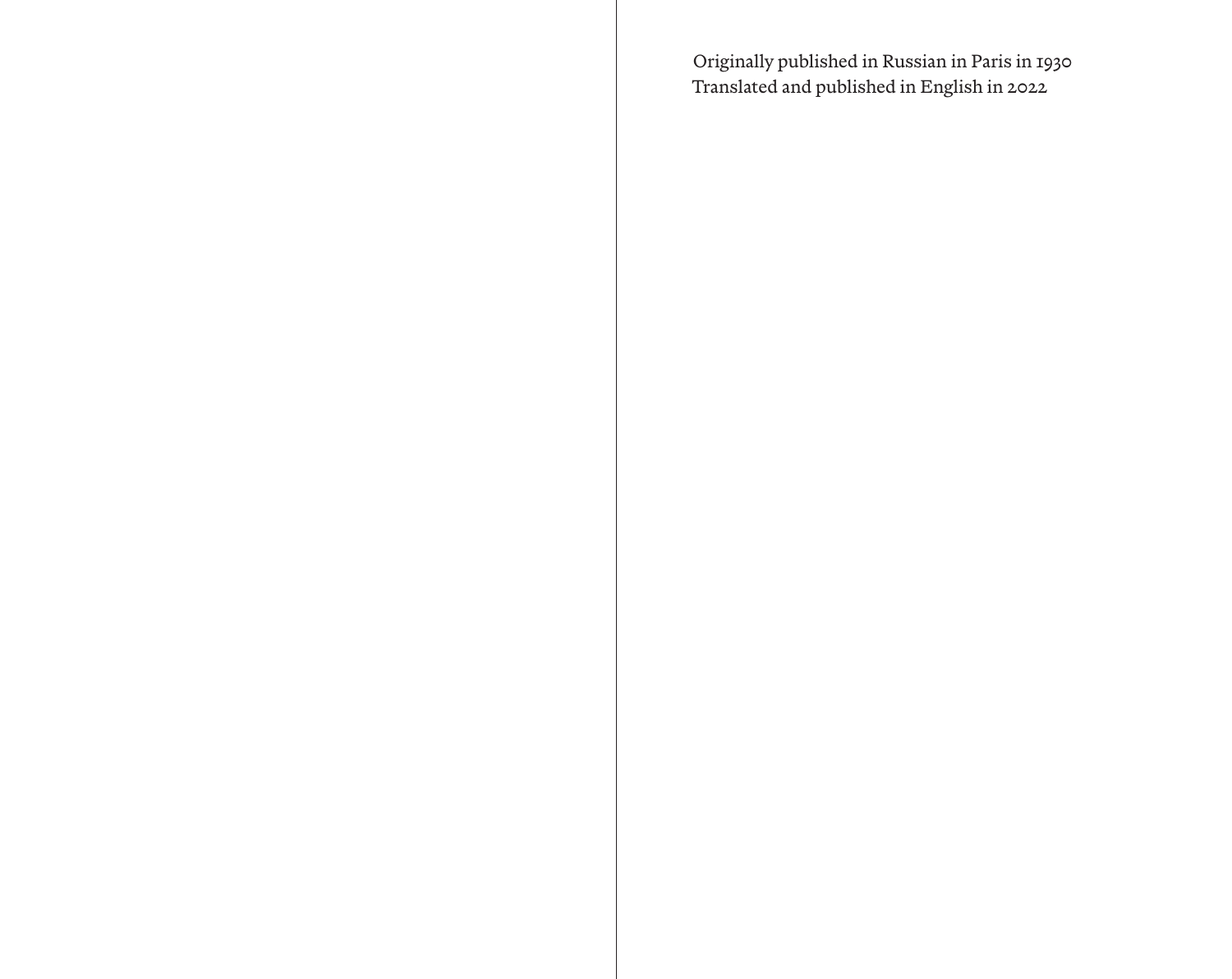## 7 December 192…

Everything I have is superficial—appointments, acquaintances, time-keeping—dull and dry, and it hopelessly anaesthetises what little in me remains alive, my final frail impulses: I cannot achieve even a melancholy clarity with regard to myself, a sense of remorse, however inert, or the simple warmth of human kindness. Only more persistently than before, more shamefully, do I sense that I am the same as others, that, like everybody, I swill down idle days in trivial anguish, and that one day I must, as must everyone else, rightly disappear. Throughout my years of loving tenderness and incessant jealousy—covetous, hasty, though never apt to bear a grudge and quick to forgive —I had, in a sense, greater magnanimity, would blithely turn my back on those sinister and terrible comparisons (with 'everybody else'), on the absurd inevitability of the end, and considered my own sublime sense of nervous tension unique. Now, however, when all this comes back to me every so often—limp, numb and impoverished—and afterwards follows a period of deep, somnolent repose, I succumb to an error one so often descries in people—that the present will never change—and so I conclude: my sense of romantic exaltation has ended once and for all, as have all my private thoughts and feelings, but in such moments, so reflective of the past, one need only seek to discern something, to uncover it and communicate it—for the remnants of those emotions, of that exaltation, are preserved, that old anxious haste no longer interferes with them, and perhaps their bothersome recollection, which painstakingly reconstructs what was once achieved but has now been left behind, constitutes the entire sense, the whole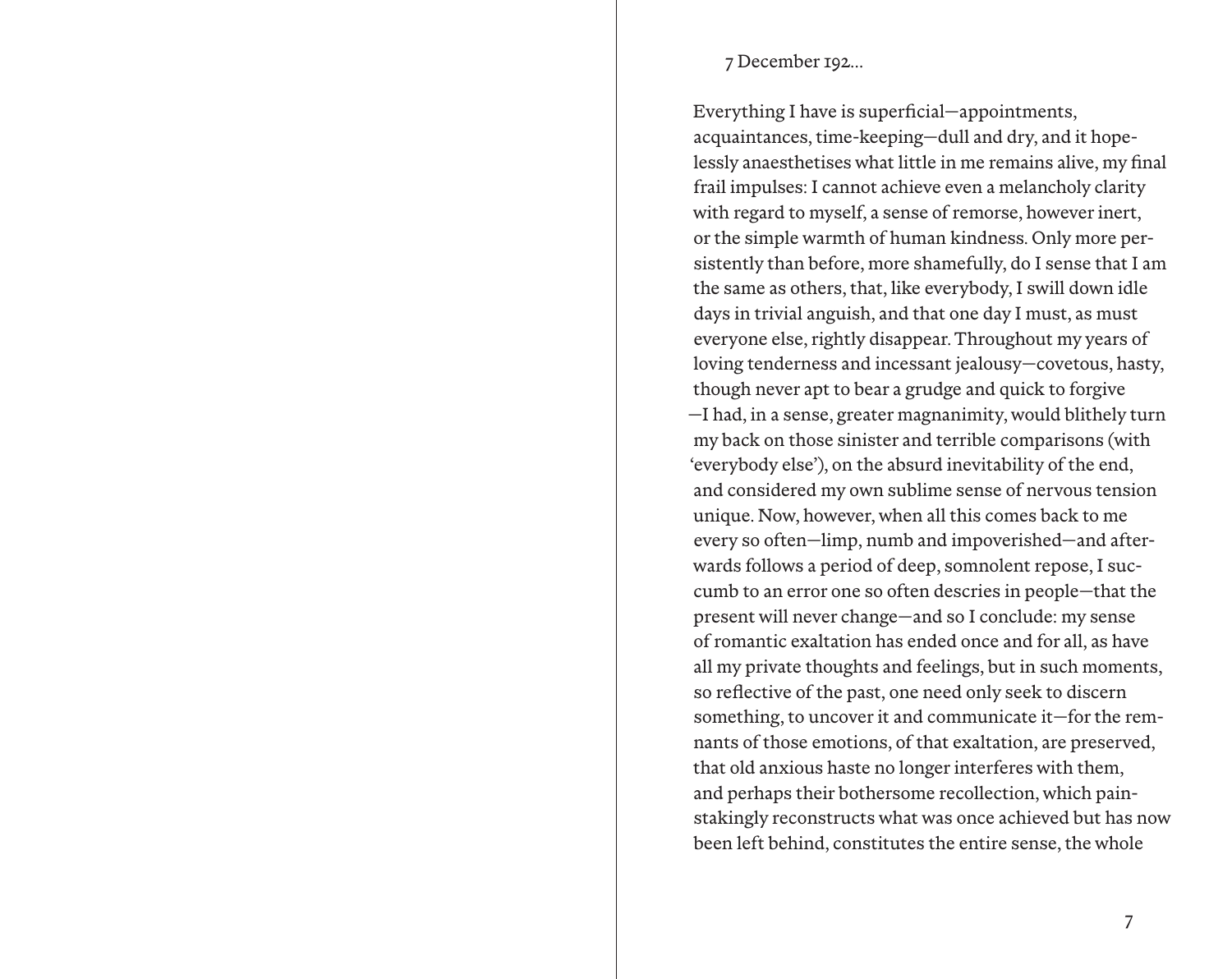bizarre purpose of these lonely and wasted years. But then, no sooner does a sliver of blissful, inane hope appear —from a touching similarity, a smile, attention paid to my words—than in an instant I alter, no longer do I see my present humdrum rut, and I forget that all these private thoughts and feelings are over, and only my obstinately suspicious nature—that vestige of experience, failure and the eternal attribution of value to everything—unexpectedly and opportunely sobers me: but then suddenly comes despair or treachery all over again. Or else in the wake of sobriety I experience that belated, blistering, vainly defiant sense of regret, which sometimes brings women (seemingly without provocation) to tears—because of the opportunity to have something rare and dangerous, something that was meant to be, and because now that opportunity has been lost irrevocably.

I suddenly felt this opportunity for something blessed, dangerous and new as I was reading a letter from a Berlin acquaintance of mine, Yekaterina Viktorovna N., who has written to inform me that her niece, Lyolya Heard, is coming to Paris—'Remember our conversations about her? Help her, look out for her—you surely won't regret it.' Katerina Viktorovna, a colonel's widow, a faded army woman cut from a hulking, much too masculine cloth, and possessed of a coarse, grey face and a booming wooden voice that manneredly gave commands, would for days on end, in the Berlin *pension* in which we had found ourselves cast together, regale me with stories of her beloved niece, 'a rare, exotic creature, quite unlike any of these local girls', whereupon she would smile boastfully and suggestively, with just a touch of sympathy, as it were: 'That's her, my darling—what a great pity you haven't met her.' These were

still desperate times—the last of money, candour and hope—and that ageing, destitute woman, herself bereft of hope and prospects, compensated herself with this fantasy of a romance between her beloved pet and me—in some measure I conformed to her naïve and sentimental martial notions of chivalry. Not only did she try to allay her insatiable womanly kindness by offering up in her own stead the equally attentive, lovely and clever Lyolya Heard, but she even tried to reconstitute a scattered, vanished social circle, the little bit of influence she was used to wielding, the conditions in which Lyolya and I could meet, in which Katerina Viktorovna could aid and abet us. At first, I did not credit her bombastic raptures, but there were photographs, letters, casually uttered words—each of them drew me in more than the ingenuous praise of the old colonel's widow. In turn, I, too, constructed an image of Lyolya Heard—a dazzling, delicate blonde with an inquisitive and cultivated mind, vulnerable and at the same time courageous, able to tackle any setback head-on. I recall in particular her hands in one of the photographs—elegant, capricious, clasped awkwardly, as though in despair, but unyielding all the same. Lyolya Heard, in leaving her husband, had found herself alone in Belgrade, unable to move to Berlin, and when at long last she did move, I was already in Paris.

## 8 December

She arrives in five days' time. By then I shall have clarified a small matter that will allow me several months' freedom from having to seek out new ventures, freedom from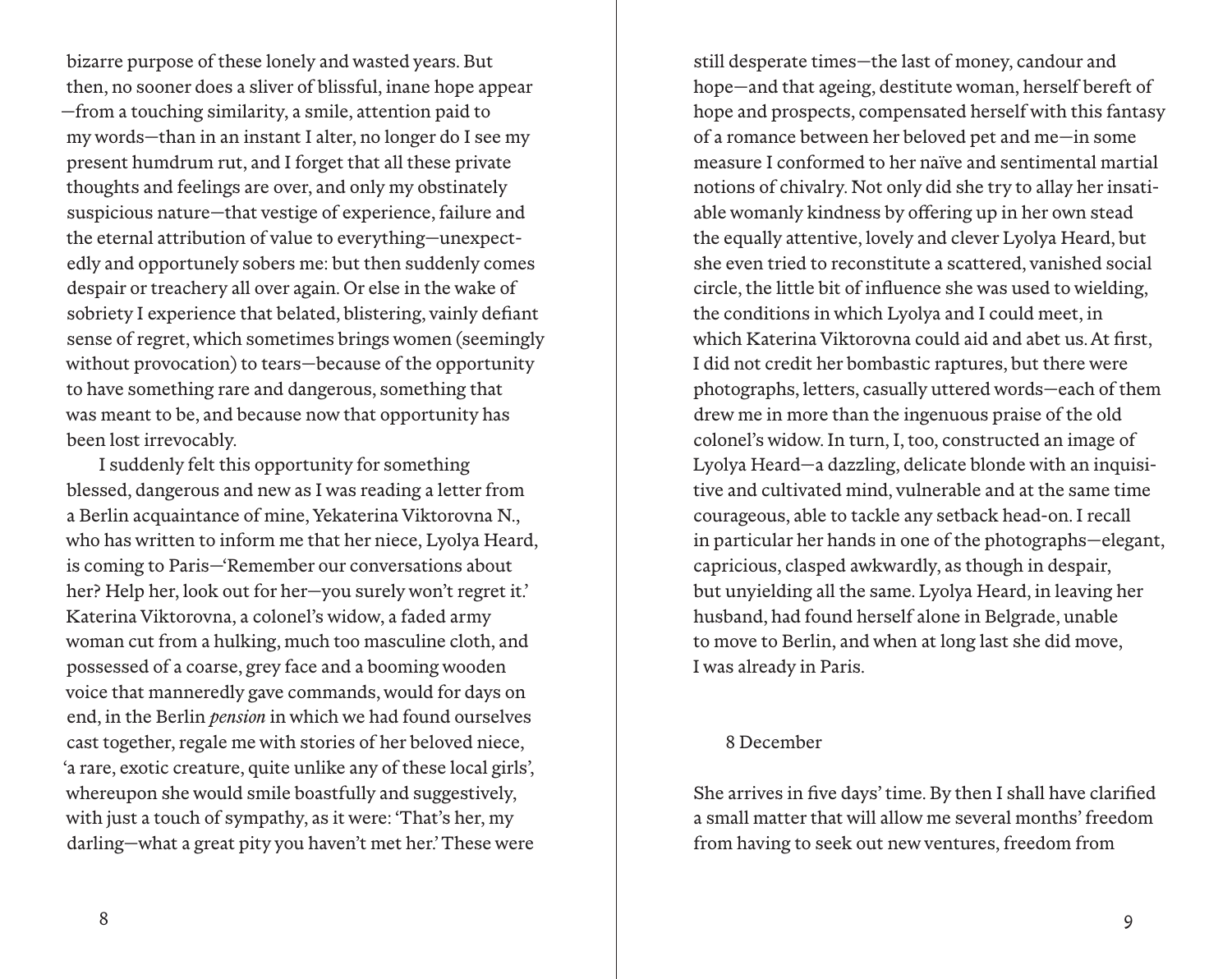worrying—with indignity and gall—about every little expense, freedom from putting off necessary purchases (collars, shirts, neckties). The crucial thing is that it will make life easier and more pleasant when I am with Lyolya, about whom I am beginning to think with rapture and hope: even now I want to show her around Paris, to take her out, to entertain her, not to begrudge her time, not to think that somewhere somebody is waiting for me and that I must brace myself for the negotiating table, not to let up and forever be reminded—money is vital, how good it is to have it.

Why does the knowledge that Lyolya Heard is coming here so captivate and uplift me? For so long I spared absolutely no thought for her whatsoever, but something strange and unhealthy began back then, that day in Berlin—because of her, because in her person, inadvertently, so to speak, two wills collided, two desires that were equally intense, alien to one another, having originated long ago and for reasons that are very likely unclear even to me. I shall attempt to master my mental inertia and put a name to these reasons, to combine them, to wrest them from their mute dormancy into which everything that befalls us plunges, unmarked at the time-I am sufficiently practised in such acts of remembering, and I have a presentiment (perhaps artificially fabricated) that something brand new is about to commence with Lyolya's arrival, which means that my old—especially those old—associations with her must be tidied up and put in order. I am glad even that between this mysterious last minute—here, in this room, in this solitude—a minute yet blind and merely conjuring Lyolya's arrival, that between this and her first friendly smile at the station in five days' time, all those

wearisome tasks will be carried out before the feast, whose purpose is to prepare me for some great happiness, to prepare me not morally, but mentally—rather a submission of accounts than some regenerative Hindu act of purification.

Those two wills—mine and Katerina Viktorovna's, sympathetic muses that befriended one another unexpectedly—were powerful, each in its own cause, for they transported us both to what was most immediate and vital: above all else Katerina Viktorovna feared being torn from the past, feared seeing herself as 'some old colonel's widow', grey and haggard; she wanted to appear girlish, younger, blonder, svelter, when really, since her youth, back home —there, where she had once been listened to—men had courted her, reckoned with her, and so it was not my presence or charm that imparted to her this illusion of youth, home and the continuation of her former life (although it was from her that I received the affectionate little nickname 'the romantic youth'), but rather the attention, genuine, avid and rapt, with which I listened to her when the talk was about Lyolya—obsessively I wanted one thing only: to find myself a 'Lyolya' just like this.

Like many people who have once upon a time found and then lost what they desired, I was far from any thought of embarking on some immature, ill-defined search and knew perfectly, ad absurdum, what it was that I wanted, what sort of woman, set-up and relationship I would pick. Very likely my first condition would be to exclude any docile, dewy-eyed, excessive youth, that there be no need to 'educate' her, to remake her in my own image, only then to look, as into a mirror, and with ennui recognise myself (if successful), while also risking the misfortune of some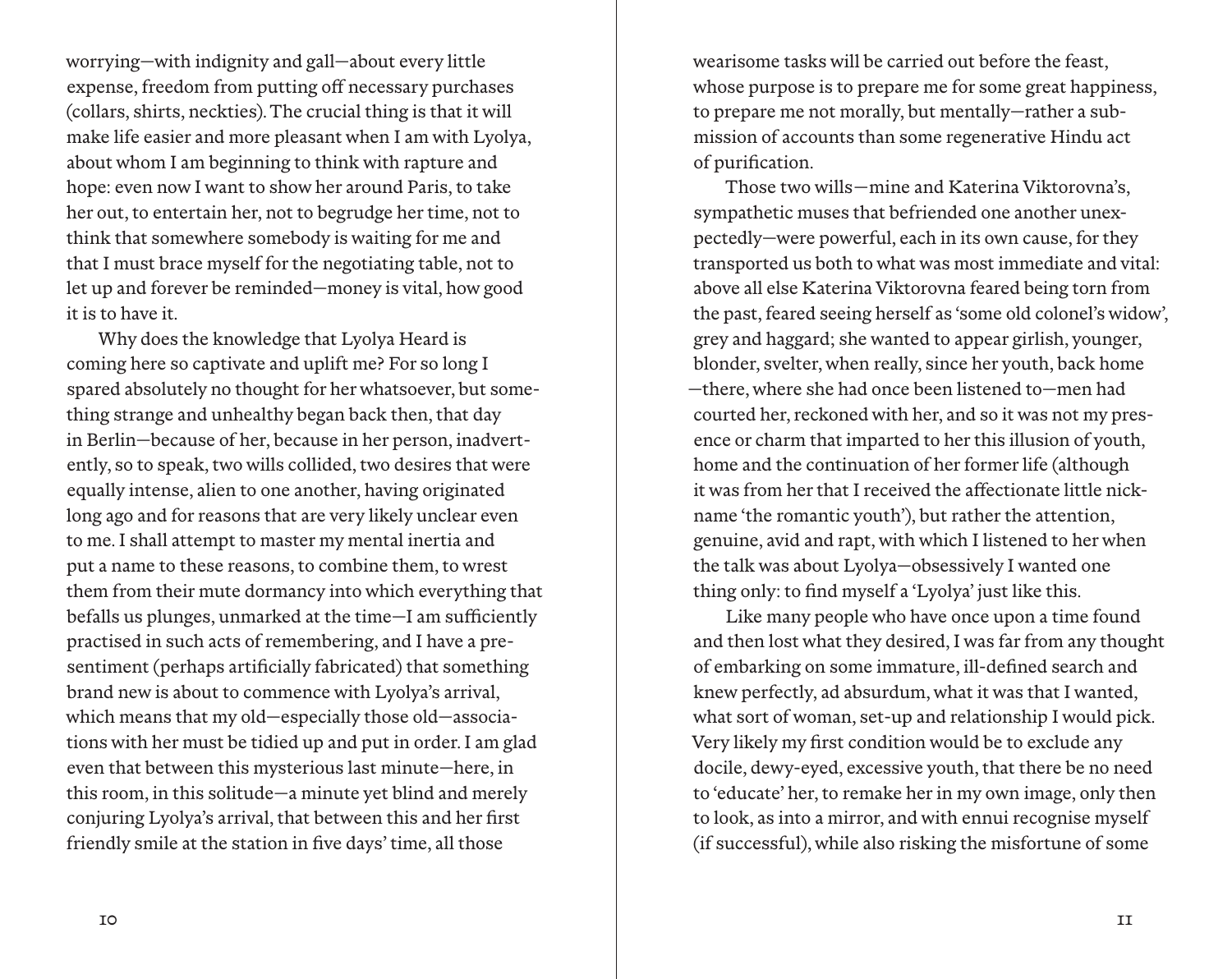rude and spiteful surprise. I have always wanted not only to offer support, but also to find a support—a friend, an opponent, an intellect, a force—and not on account of weakness, but rather because of some (granted, inconspicuous, not even wholly conscious) hubris, so that there come about a fascinating, daring contest, a comradely and romantic union, on equal terms, instead of a swift and foolish takeover, so that my partner already be on the same spiritual plain, rarely attained by women, when everything dignified and precious, everything characteristic of love —mutual reliance, ennoblement, support—becomes, for both parties, deserved and assured. Such emotional depth in women, one that rivals my own (or that which I ascribe myself), is the vestige of experience, struggle, happiness and failure, and is in no wise the result of a miracle: I have had girlfriends, spoken with people towards whom I knew unhesitatingly I might have been able to direct my longstanding readiness to love, so jealously guarded and unspent—but each time I would stop myself (this ploy will work at first) because of a lack of money, because of my habit of waiting for one last, irresistible 'next adventure', which would usually never come to pass. Yet Katerina Viktorovna somehow managed to inspire me with the notion that this unequivocally irresistible 'next adventure' was none other than Lyolya Heard: I succumbed to the infectious excitation of a lonely woman in revolt against fate and old age (though her excitement had more to do with herself than Lyolya), and insensibly credited her arguments in Lyolya's favour—true, they were casually uttered and superficial, but they moved me by having some sort of correspondence with the very thing for which I had always been searching, and in which, without that

decisive push from someone else, I feared to believe. These superficial arguments, which I understood perhaps arbitrarily and which I modified so that they would please and convince me, consisted in Lyolya's shrewd maturity, in her pains to seek out worthy individuals, in her indifference, mercilessness even, towards those who proved unworthy, in her struggle with poverty, in the recent calm, uncomplaining help—considerable, stalwart, at times self-sacrificing—she gave her husband, without any of the usual people around to console her, people who turned out to be petty and malicious (as, incidentally, did those whom she consoled); all this, imaginary or real, overfilled me with the hope that Lyolya was in some way destined for me, that she, too, would be sure to choose me and place me among those few who shared in her human (if one can put it thus) significance, and I relished the anticipation of this, envisaging myself—reserved, not apt to 'poke my nose in'—suddenly exposed by Lyolya's perspicacity, and so not for the first time in recent years, with the impatience of a beggar awaiting a legacy, I took to counting down the empty days that passed by in idle expectation. Occasionally the insipidness of this hope would become too much (I recall many a time in Berlin when I would suddenly cool towards Katerina Viktorovna's words and tales, once so arresting, and hear her out half-distractedly, with a strained civility, and in her frustration she would dub me not 'a romantic youth' but 'a diplomat'), yet each time my rapid disillusionment would turn out to be nothing more than the statutory post-stimulation crash and my old trust, my old feverish hope, would return to me. Once again, I have been preparing for my anxious first encounter with Lyolya, and in her alone I continue to see a resolution, an end to